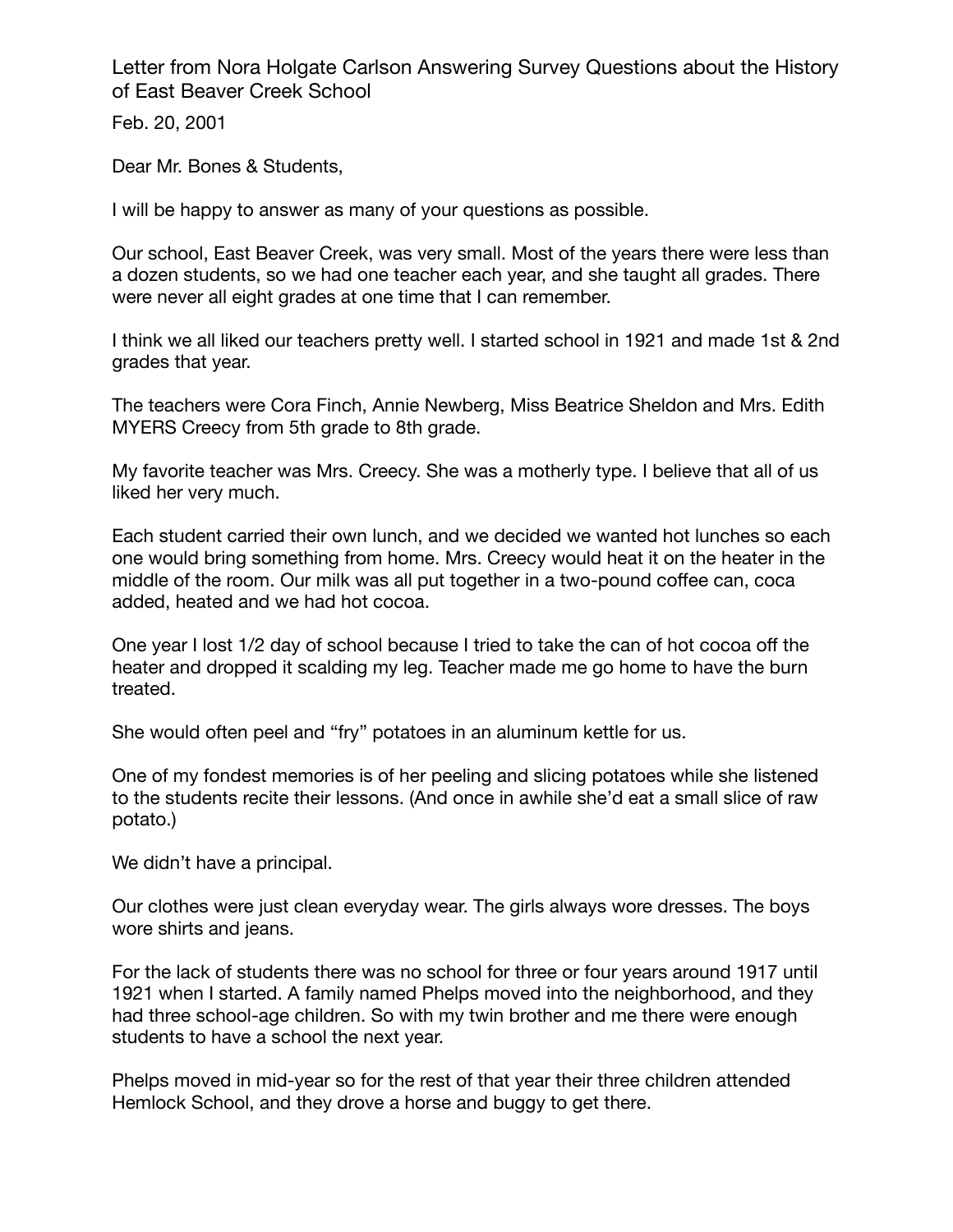Letter from Nora Holgate Carlson Answering Survey Questions about the History of East Beaver Creek School

Our school was new when I first started. It was remodeled later with large windows along one side and across the back so there was good lighting.

We had no electricity, and our drinking water was carried to school in a pail from a home nearby. A student or students performed that task. There was never a shortage of volunteers.

The wooden floor was oiled to keep down the dust, and wood for the heater was furnished by our parents. It was always hauled in and piled in the woodshed during the summer by whichever parent furnished it that year.

The teacher usually took care of the fire and did the janitor work. I know that Mrs. Creecy received \$15. a month extra for this work.

During the summer that I was in the 4th grade our parents constructed a play shed se that we could still go outside when it rained.

The school yard was fenced with boards. A "privy" was built in each of the far corners, one for boys, and one for girls.

Baseball was the favorite game and all students were allowed to participate. Many times even the teacher played, too.

One time during a baseball game our teacher, Miss Sheldon, sprained her ankle so badly that she thought it was broken. It was so painful that she sat on the ground and cried. It was many weeks before she was able to walk without limping.

Other games we played were Ante over and Care Base. Sometimes the boys played marbles. There were other games that I can't recall too well.

Four times a year we had spelling exams. The Superintendent of Schools sent out lists of 51 words that the teacher would give to us to spell. They were sent back to his office in Tillamook where they were graded, and we received certificates for excellent grades.

As you can see, our school was so small that we could not assemble a team of any kind, so there was no interaction with other schools.

We had no mascot nor motto.

The first four years we walked to school unless it was very stormy. Then Dad would take us in the car. Quite often when we'd walked to school in the morning and it was raining hard he'd come pick us up in the evenings at 4 o'clock.

I can remember walking to school those first four years, and the neighbor would let his cows out to pasture along the roadside. I would be so terrified to pass the animals. Of course they would never hurt me, but I didn't know that.